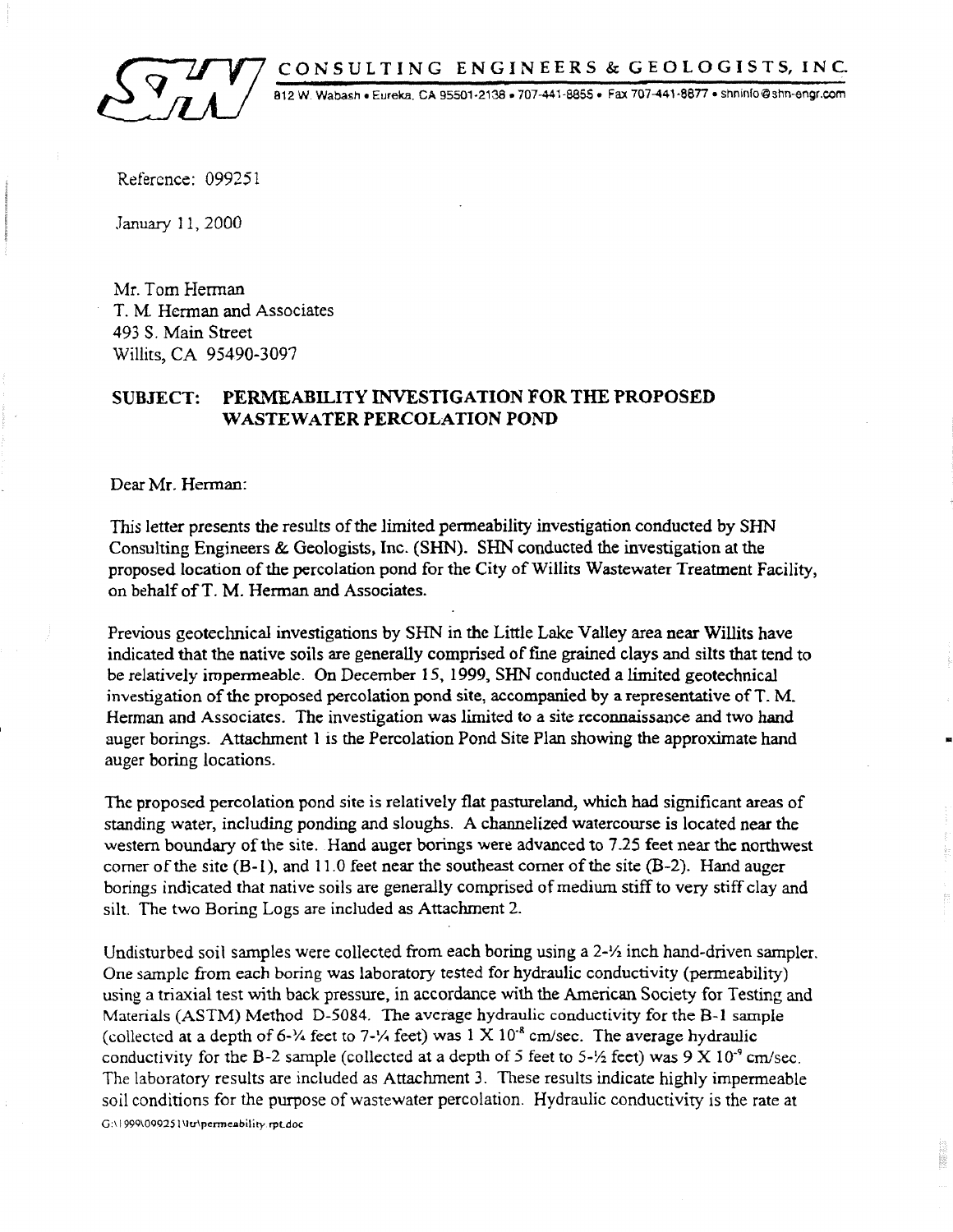Tom Herman Permeability Investigation For The Proposed Wastewater Percolation Pond January 11, 2000 Page 2 of 2

which a porous medium transmits water. To put these hydraulic conductivities into perspective, State and Federal regulations require secondary clay containment for municipal solid waste landfill liners and covers to have permeabilities not exceeding  $1 \times 10^{-6}$  cm/sec. The low penneability is required to both contain landfill leachate and repel surface and groundwater. The numbers indicate that these clay liners may transmit water 100 times faster than the two samples obtained for this investigation. With tight clay soil, as that encountered during our limited investigation, it is highly unlikely that this site will provide effective percolation of the wastewater.

We trust that this report provides the permeability data and level of investigation you require at this time. If you have any questions, please call either of us at 707/441-8855.

Sincerely,

SHN CONSULTING ENGINEERS & GEOLOGISTS, INC.

& GEOLOGISTS, INC.

Geosciences Director

*TASICC:Ims*  Enclosure cc w/encl: Robert A. Gearheart, P.E.

antion D

•

Curtis D. Coburn, P.E. Civil Engineer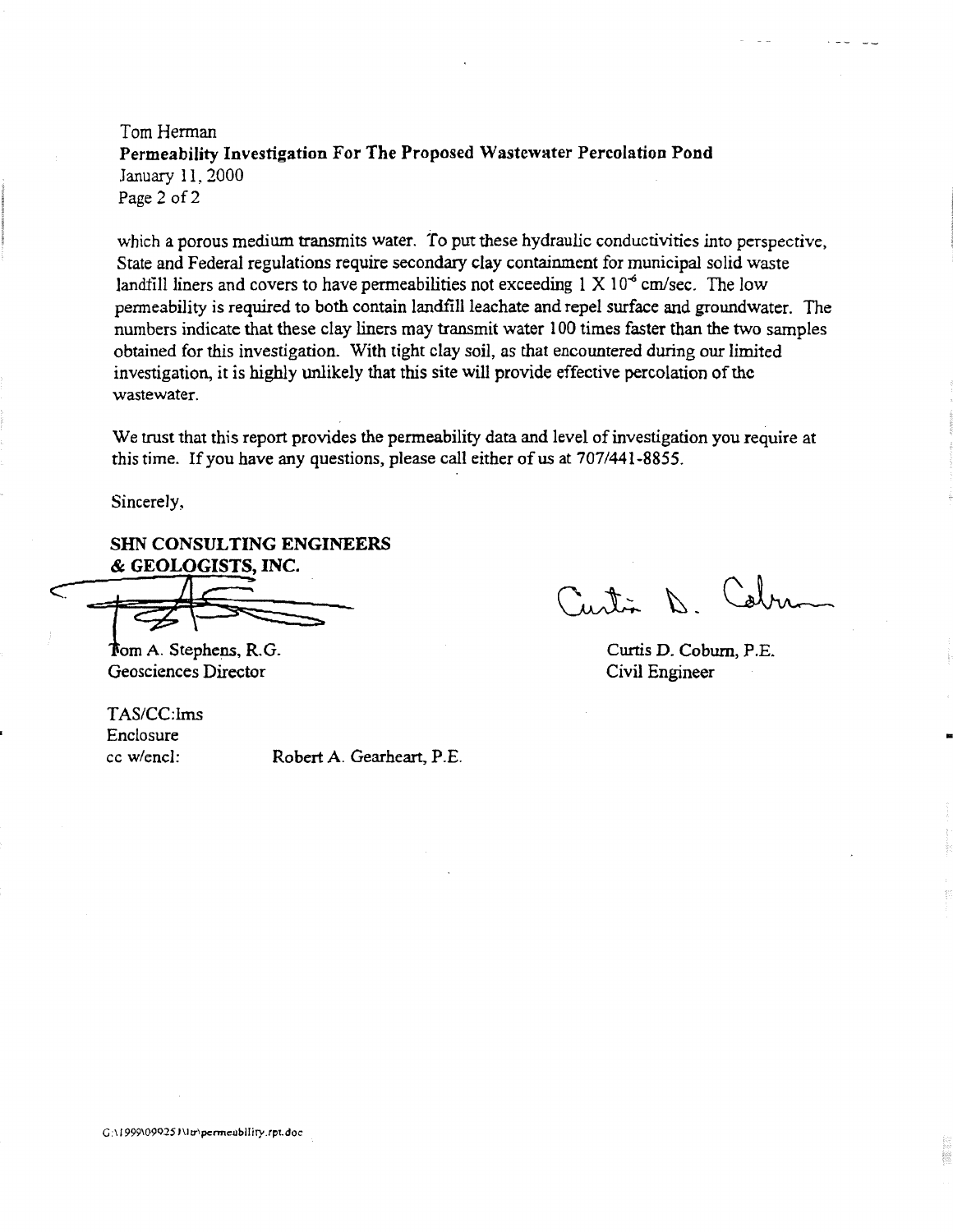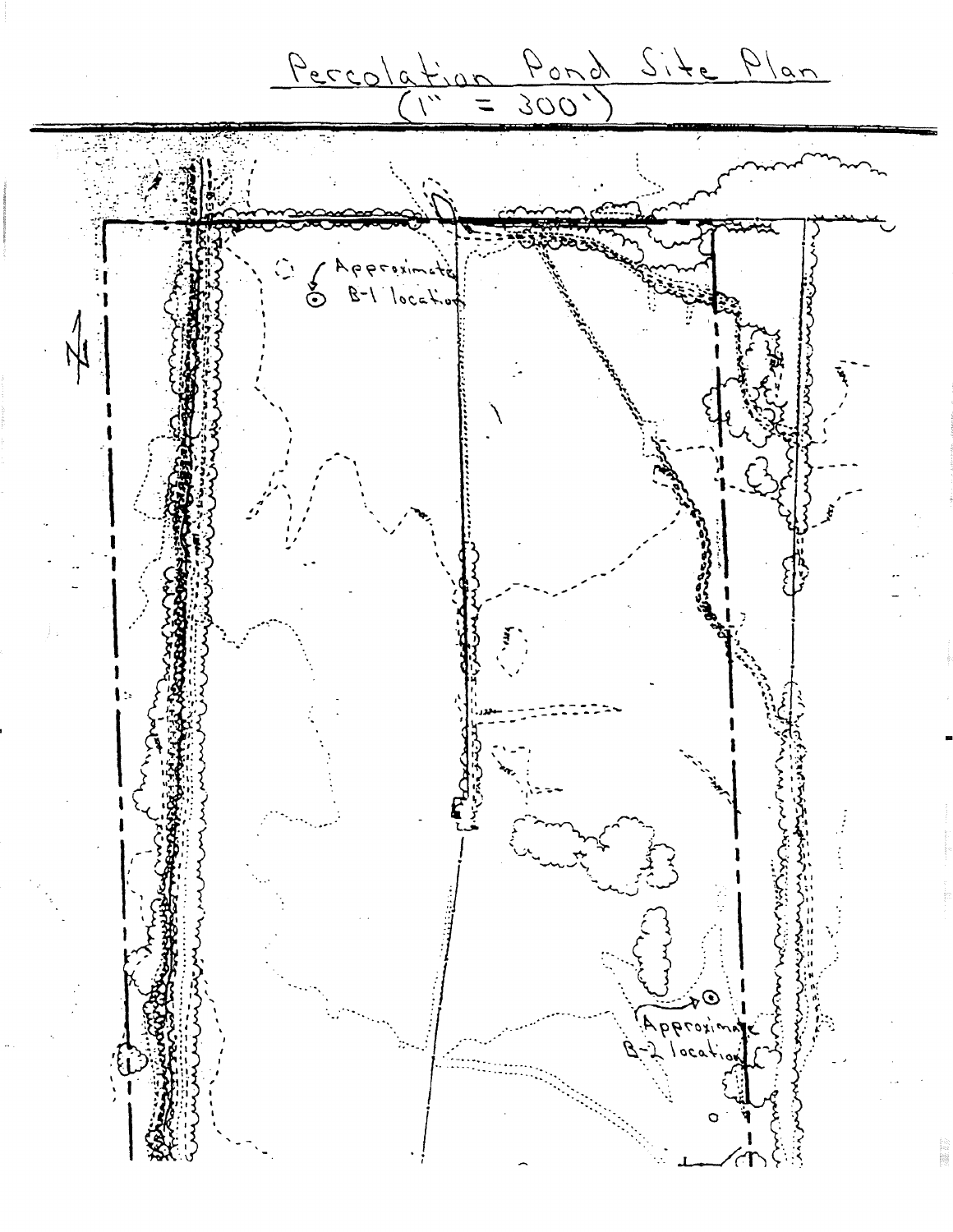### HOLE NUMBER B-1

PROJECT Willits Wastewater - . JOB NUMBER 099251 CATION WILLIES, CA DATE ORILLED 12/15/99 SAMPLER TYPE 2.5" I.D. Brass Shelby Tubes, GROUND SURFACE ELEVATION ..... EXCAVATION METHOD Hand Auger Hand Driven TOTAL DEPTH OF HOLE 7.25ft. LOGGED BY CC GRAPHIC LOG  $(11)$ CLASS **RECOVERY** MATERIALS DESCRIPTION **REMARKS REMARKS SAMPLES** ЦЕРТН **ISCS**  $\overline{\mathbf{r}}$  $\overline{GM}$ FILL, gravel, sandy, slightly silty,<br>loose, damp to moist, brown, well<br>graded to 1.25" maximum dimension. Very thin layer<br>of topsoil. GЧ No sample recovery.  $\mathbf{1}$  $212/15/99$ Becomes wet (saturated). Perched groundwater  $\overline{c}$ SILT, slightly sandy, soft, wet.<br>reddish brown and light brown mottled. M. ѿ Sample mostly sluff from upper sand and 6 grave1. 3 Grades to clayey with no fine sand.<br>medium stiff.  $12$ CLAY, silty, stiff, wat, gray and<br>reddish brown. င်္က 5  $6\overline{6}$ Becomes stiff to very stiff.  $\ddot{\phantom{a}}$  $7<sup>1</sup>$ Hydraulic Conductivity  $25+$  $= 1 \times 10 - 8$  cm/sec Bottom of boring at 7.25 feet.  $\beta$  $\mathsf{q}$  $-10 -11$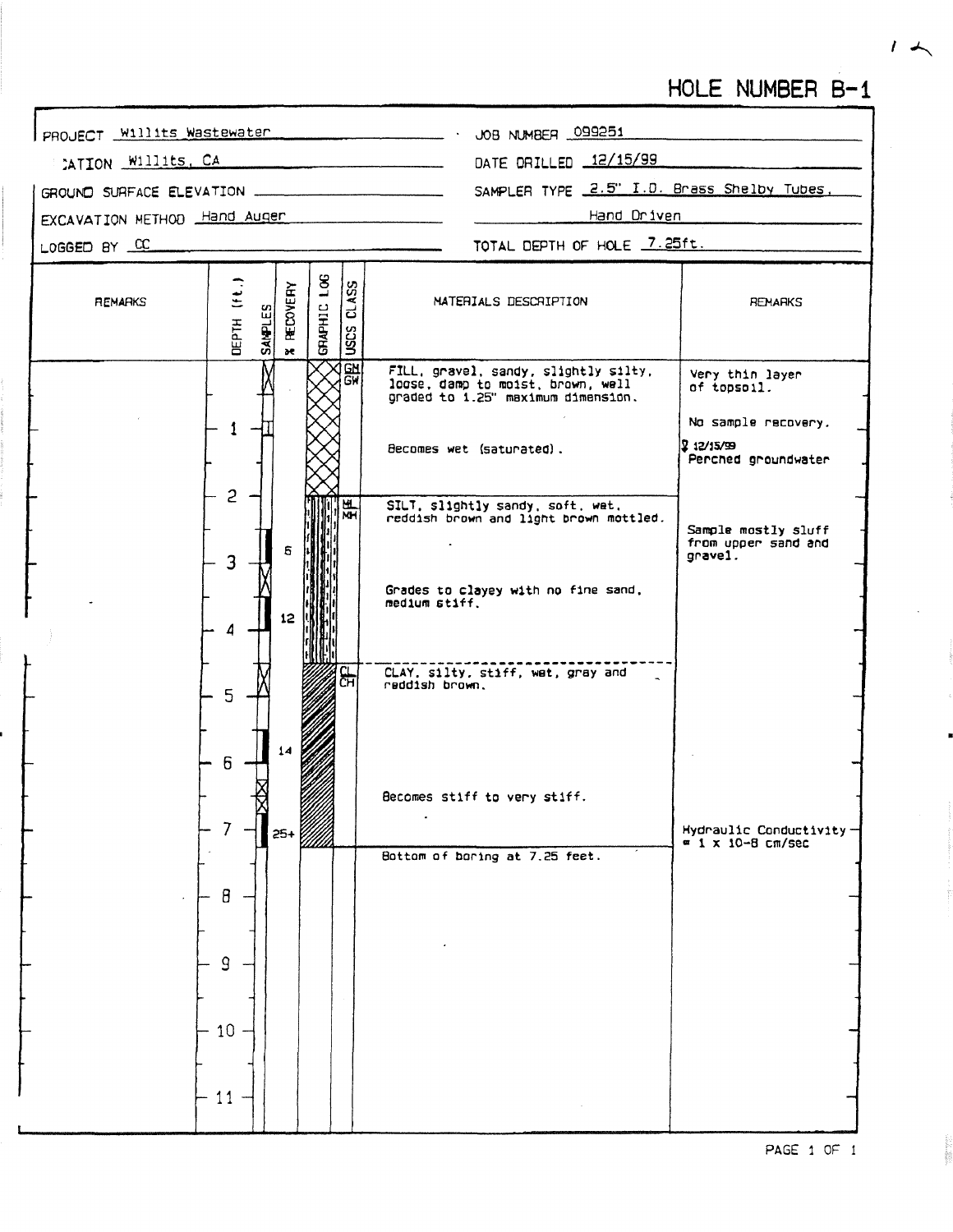## HOLE NUMBER B-2

JOB NUMBER 099251 PROJECT Willits Wastewater DATE DRILLED 12/15/99 CATION Willits, CA SAMPLER TYPE 2.5" I.D. Brass Shelby Tubes, GROUND SURFACE ELEVATION \_ Hand Driven EXCAVATION METHOD Hand Auger TOTAL DEPTH OF HOLE 11.0ft. LOGGED BY CC  $(f(t_{i})$ GRAPHIC LOG **CLASS** RECOVERY **REMARKS** MATERIALS DESCRIPTION **REMARKS SAMPLES DEPTH USCS**  $\star$ SAND, silty, to SILT, sandy, loose/<br>soft, damp to moist, light brown.  $\mathbf{1}$ Increasing silt content.  $\overline{c}$ 6 E :H SILT, clayey, medium stiff, damp to Mt ਮੌਜ maist, light brown and gray.  $\mathbf{B}$  $\mathbf{B}$ Becomes nearly dry. 4 Becomes stiff, damp. Grades into CLAY, silty to slightly<br>silty, stiff to very stiff, damp to<br>moist, light brown and gray.  $\mathbf{P}$ 5 Hydraulic Conductivity- $= 9 \times 10 - 9 \text{ cm/sec}$  $25+$  $6\phantom{1}$ פנעזנע צ  $\overline{7}$  $\theta$ SILT, sandy, medium dense, moist to<br>wet, gray and light brown with ML  $\mathsf{q}$ No sample recovery  $12<sub>2</sub>$ black specks. Occasional well rounded gravel clasts<br>to i" maximum dimension.  $10$  $15$  $11 -$ Bottom of boring at 11.0 feet.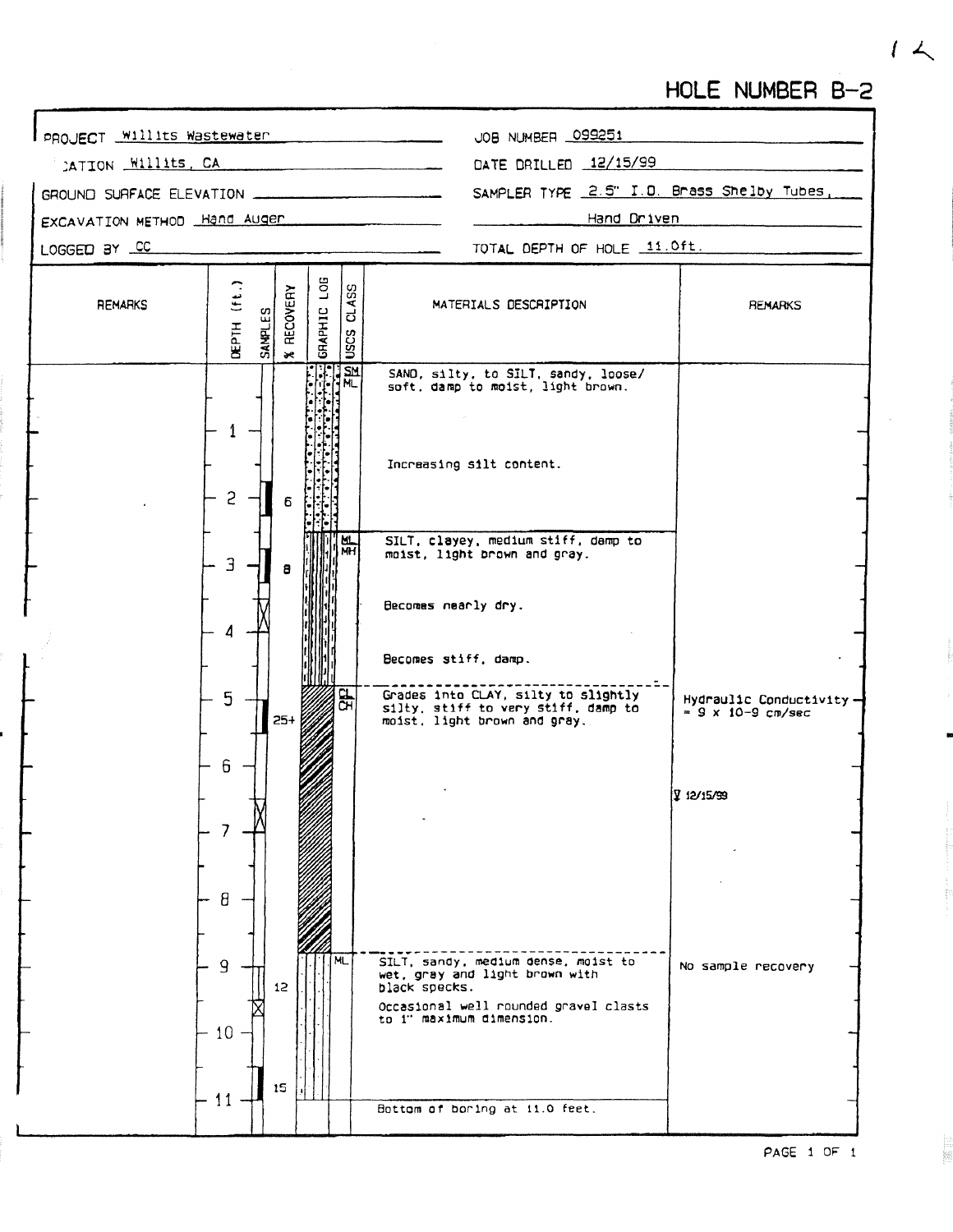# ATTACH MENI U

| <b>Hydraulic Conductivity</b> |                                       |
|-------------------------------|---------------------------------------|
|                               | <b>SANGHING ASTM D 5084 SHEETINGS</b> |
| Cooper Testing Lab, Inc.      |                                       |

| Job No:                 | 054-109a   |                              | Boring:        | $B-1$           |                       | Date:        | 01/10/99 |
|-------------------------|------------|------------------------------|----------------|-----------------|-----------------------|--------------|----------|
| Client:                 | <b>SHN</b> |                              | Sample:        |                 |                       | By:          | DC       |
| Project;                | 099251     |                              | Depth:         | $6.75 - 7.5'$   |                       |              |          |
| Soil;                   |            | brown sandy CLAY             |                |                 |                       |              |          |
| Sample Pressures:       |            |                              |                |                 | <b>Max. Hydraulic</b> |              |          |
| Cell:                   | 42 psi     | Bot. Cap: 38 psi             |                | Top Cap: 36 psi |                       | Gradient:    | 32       |
| Elapsed Time (min)      |            |                              | Head, (in)     |                 | K. cm/sec             | $*B: =$      | 0.95     |
| 0                       |            |                              | 79.38          |                 | <b>Start of Test</b>  |              |          |
| 734                     |            |                              | 78.83          |                 | $1.3 \times 10E - 8$  |              |          |
| 1064                    |            |                              | 78,58          |                 | $1.3 \times 10E - 8$  |              |          |
| 1471                    |            |                              | 78.28          |                 | $1.2 \times 10E - B$  |              |          |
| 2179                    |            |                              | 77.73          |                 | $1.4 \times 10E - B$  |              |          |
| 2537                    |            |                              | 77.48          |                 | $1.3 \times 10E - B$  |              |          |
| 2904                    |            |                              | 77.18          |                 | $1.3 \times 10E - 8$  |              |          |
| 3617                    |            |                              | 76.78          |                 | $1.4 \times 10E - 8$  |              |          |
|                         |            | <b>Average Permeability:</b> |                |                 | $1 \times 10E - 8$    | cm/sec       |          |
| Sample Data:            |            |                              | <b>Initial</b> |                 |                       | <b>Final</b> |          |
| Height, in              |            |                              | 2.49           |                 |                       | 2.48         |          |
| Diameter, in            |            |                              | 2.38           |                 |                       | 2.37         |          |
| Area, in2               |            |                              | 4.45           |                 |                       | 4.41         |          |
| Volume in3              |            |                              | 11.06          |                 |                       | 10.96        |          |
| Total Volume, cc        |            |                              | 181.23         |                 |                       | 179.57       |          |
| Volume Solids, cc       |            |                              | 99.75          |                 |                       | 99.75        |          |
| Volume Voids, cc        |            |                              | 81.48          |                 |                       | 79.82        |          |
| <b>Void Ratio</b>       |            |                              | 0.82           |                 |                       | 0.80         |          |
| Porosity, %             |            |                              | 44.96          |                 |                       | 44.45        |          |
| Saturation, %           |            |                              | 99,66          |                 |                       | 99.65        |          |
| <b>Specific Gravity</b> |            |                              |                | 2.80 Assumed    |                       | 2.80         |          |
| Wet Weight, gm          |            |                              | 360,5          |                 |                       | 359.0        |          |
| Dry Weight, gm          |            |                              | 279.3          |                 |                       | 279.3        |          |
| Tare, gm                |            |                              | 0.00           |                 |                       | 0.00         |          |
| Moisture, %             |            |                              | 29.1           |                 |                       | 28.5         |          |
| Dry Density, pcf        |            |                              | 96.2           |                 |                       | 97.1         |          |

Remarks: \*B=Delta Pore Press/Delta Cell Press (indication of saturation).